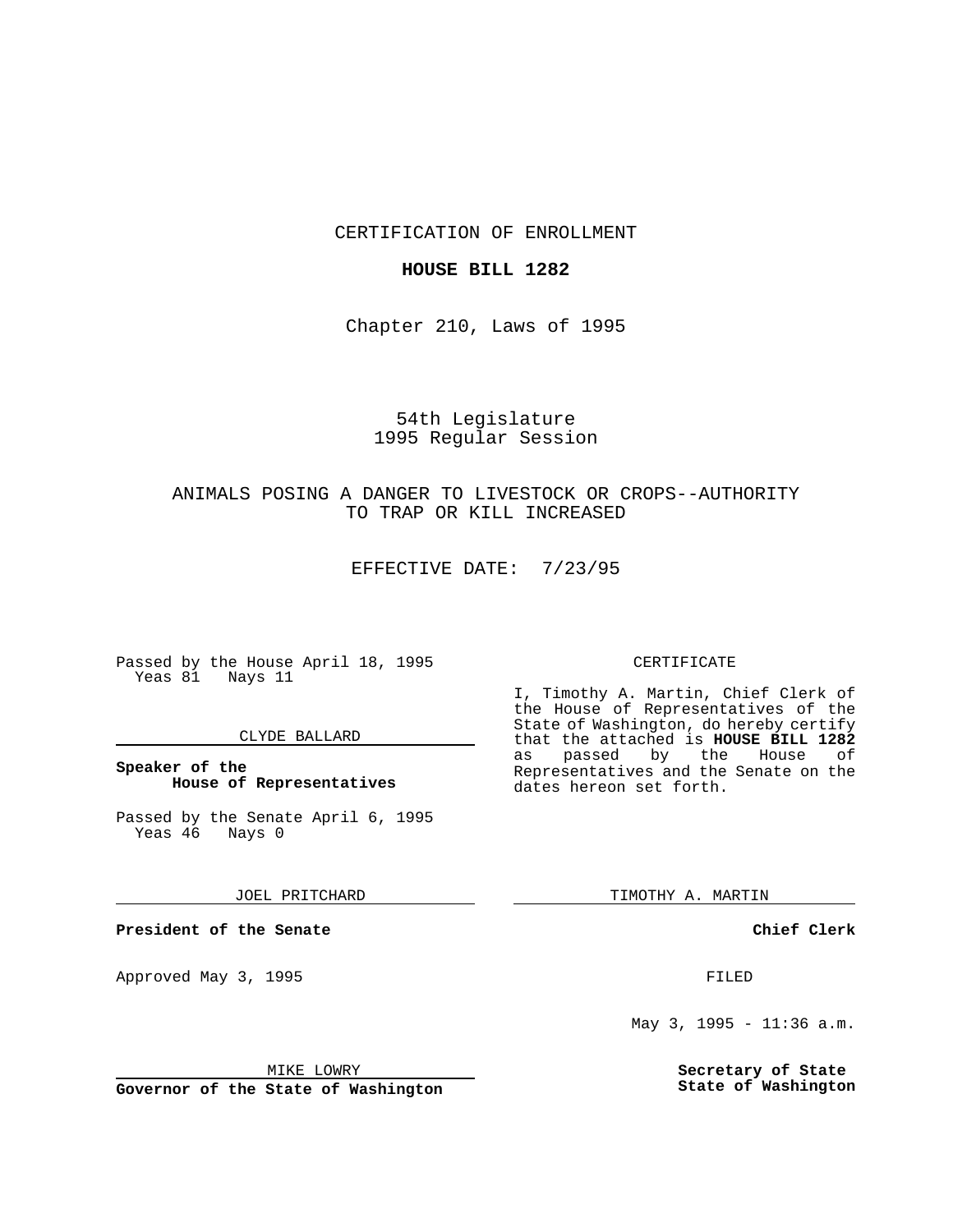# **HOUSE BILL 1282** \_\_\_\_\_\_\_\_\_\_\_\_\_\_\_\_\_\_\_\_\_\_\_\_\_\_\_\_\_\_\_\_\_\_\_\_\_\_\_\_\_\_\_\_\_\_\_

\_\_\_\_\_\_\_\_\_\_\_\_\_\_\_\_\_\_\_\_\_\_\_\_\_\_\_\_\_\_\_\_\_\_\_\_\_\_\_\_\_\_\_\_\_\_\_

## AS AMENDED BY THE SENATE

Passed Legislature - 1995 Regular Session

#### **State of Washington 54th Legislature 1995 Regular Session**

**By** Representatives Fuhrman, Mastin, Buck, Goldsmith, Koster, Padden, Mulliken, Lambert, Crouse, Thompson, Basich, Hargrove, Sheldon, McMahan, Pelesky, Sheahan, Boldt and Elliot

Read first time 01/19/95. Referred to Committee on Natural Resources.

1 AN ACT Relating to certain animals posing a danger to livestock or 2 crops; and amending RCW 77.12.265.

3 BE IT ENACTED BY THE LEGISLATURE OF THE STATE OF WASHINGTON:

4 **Sec. 1.** RCW 77.12.265 and 1987 c 506 s 35 are each amended to read 5 as follows:

 The owner, the owner's immediate family member, the owner's documented employee, or tenant of real property may trap or kill on that property, without the licenses required under RCW 77.32.010, wild 9 animals or wild birds, other than an endangered species, that  $((\frac{1}{18}))$ 10 are damaging crops, domestic animals, fowl, or other property. Except in emergency situations, deer, elk, and protected wildlife shall not be killed without a permit issued and conditioned by the director. The director may delegate this authority.

 For the purposes of this section, "emergency" means an unforeseen circumstance beyond the control of the landowner or tenant that presents a real and immediate threat to crops, domestic animals, fowl, or other property.

18 Alternatively, when sufficient time for the issuance of a permit by 19 the director is not available, verbal permission may be given by the

p. 1 HB 1282.SL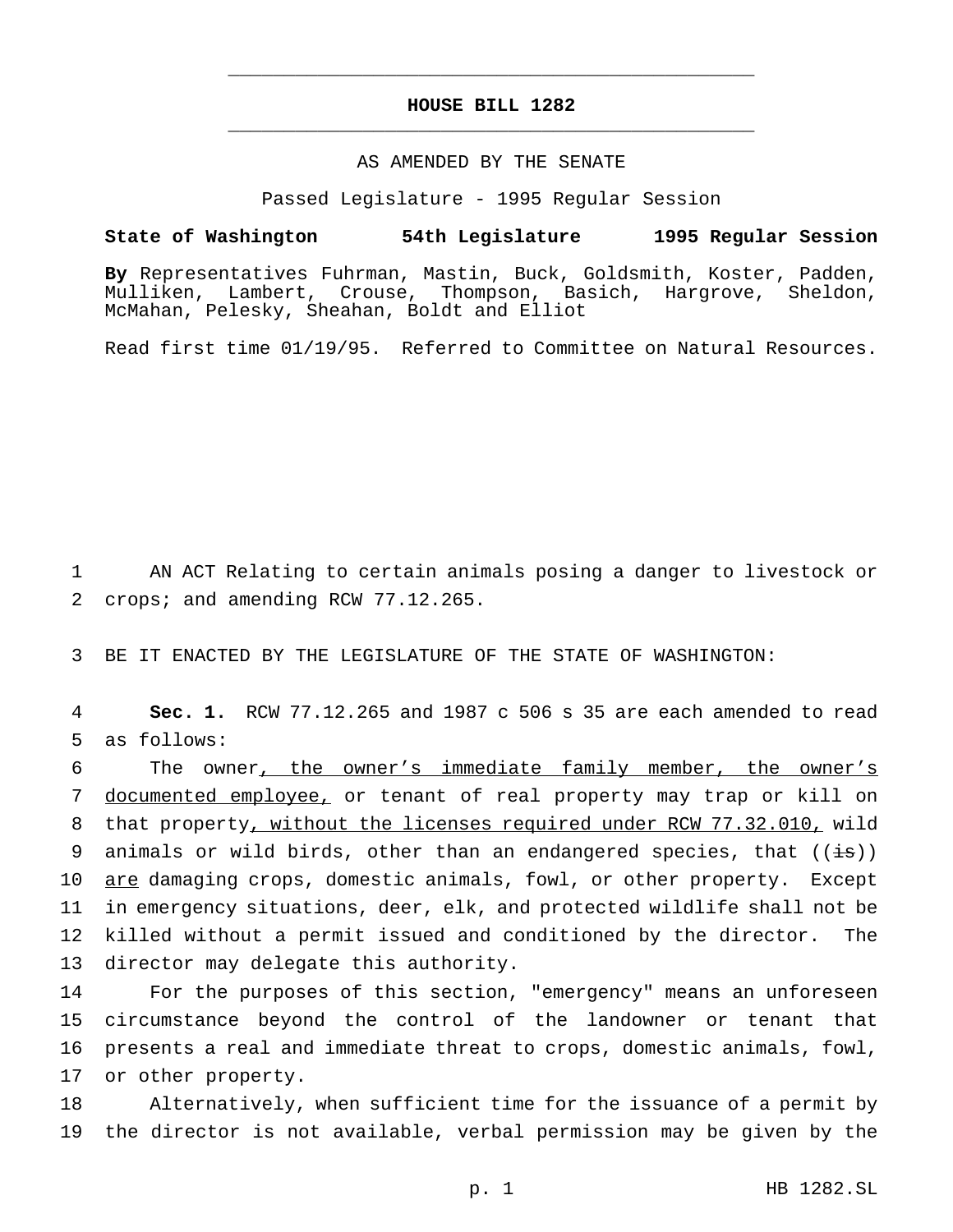appropriate department regional administrator to owners or tenants of real property to trap or kill on that property any deer, elk, or protected wildlife which is damaging crops, domestic animals, fowl, or other property. The regional administrator may delegate, in writing, a member of the regional staff to give the required permission in these emergency situations. Nothing in this section authorizes in any situation the trapping, hunting, or killing of an endangered species. 8 Except for coyotes and Columbian ground squirrels, wildlife trapped 9 or killed under this section remain( $(s)$ ) the property of the state, and the person trapping or killing the wildlife shall notify the department immediately. The director shall dispose of wildlife so taken within three working days of receiving such a notification.

 If the department receives recurring complaints regarding property being damaged as described in this section from the owner or tenant of real property, or receives such complaints from several such owners or tenants in a locale, the commission shall consider conducting a special hunt or special hunts to reduce the potential for such damage.

 For purposes of this section, "crop" means an agricultural or horticultural product growing or harvested and includes wild shrubs and range land vegetation on privately owned cattle ranching lands. On such lands, the land owner or lessee may declare an emergency when the department has not responded within forty-eight hours after having been contacted by the land owner or lessee regarding crop damage by wild animals or wild birds. However, the department shall not allow claims for damage to wild shrubs or range land vegetation on such lands.

 Deer and elk shall not be killed under the authority of this section on privately owned cattle ranching lands that were closed to public hunting during the previous hunting season, except for land closures which are coordinated with the department to protect property and livestock.

 The department shall work closely with landowners and tenants suffering game damage problems to control damage without killing the animals when practical, to increase the harvest of damage-causing animals in hunting seasons, or to kill the animals when no other practical means of damage control is feasible.

36 For the purposes of this section, "immediate family member" means spouse, brother, sister, grandparent, parent, child, or grandchild.